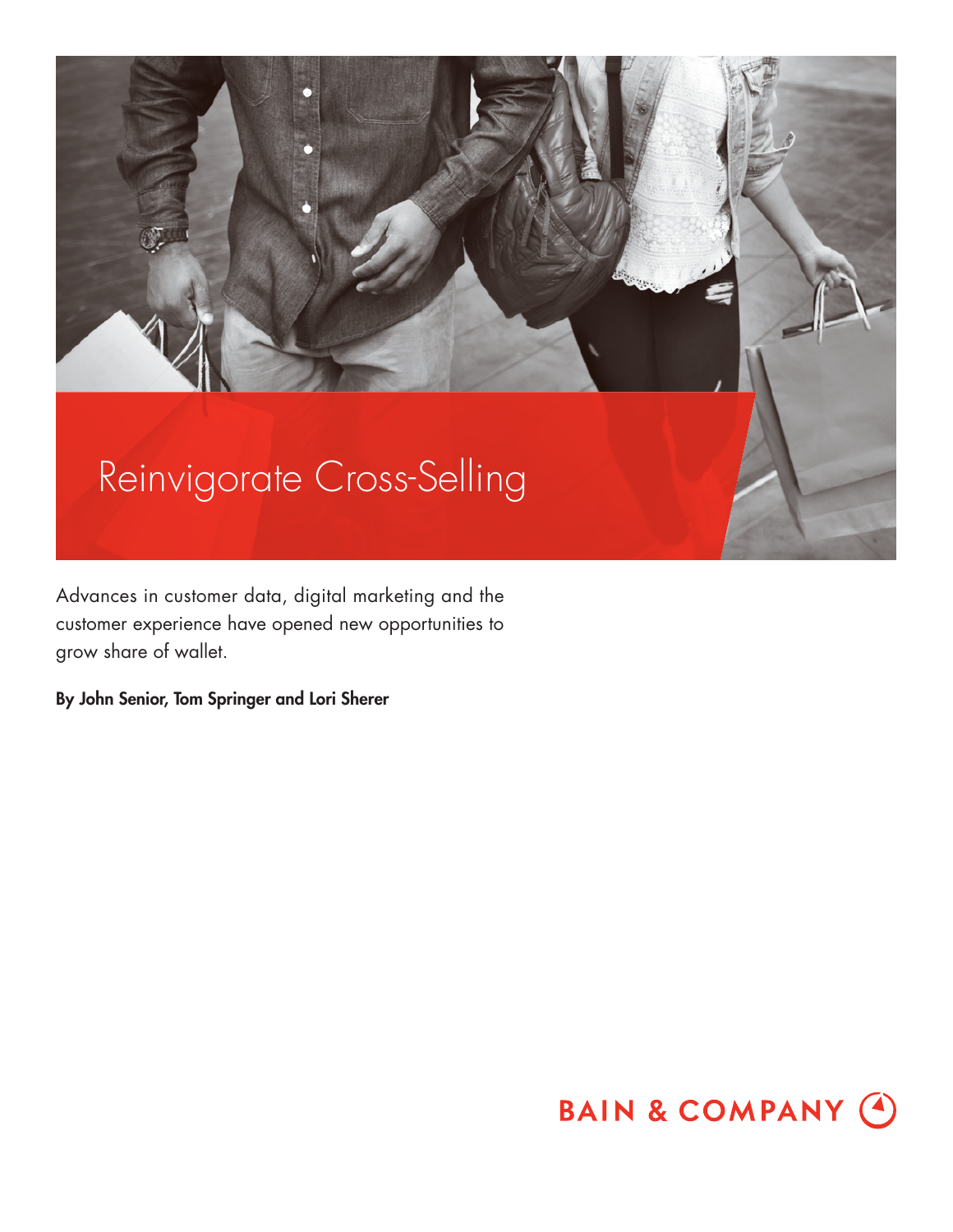**John Senior is a partner with Bain & Company's Telecommunications, Media & Technology practice, and is based in Sydney. Tom Springer and Lori Sherer are coleaders of Bain's Advanced Analytics practice. Springer is based in Boston and Sherer is based in San Francisco.**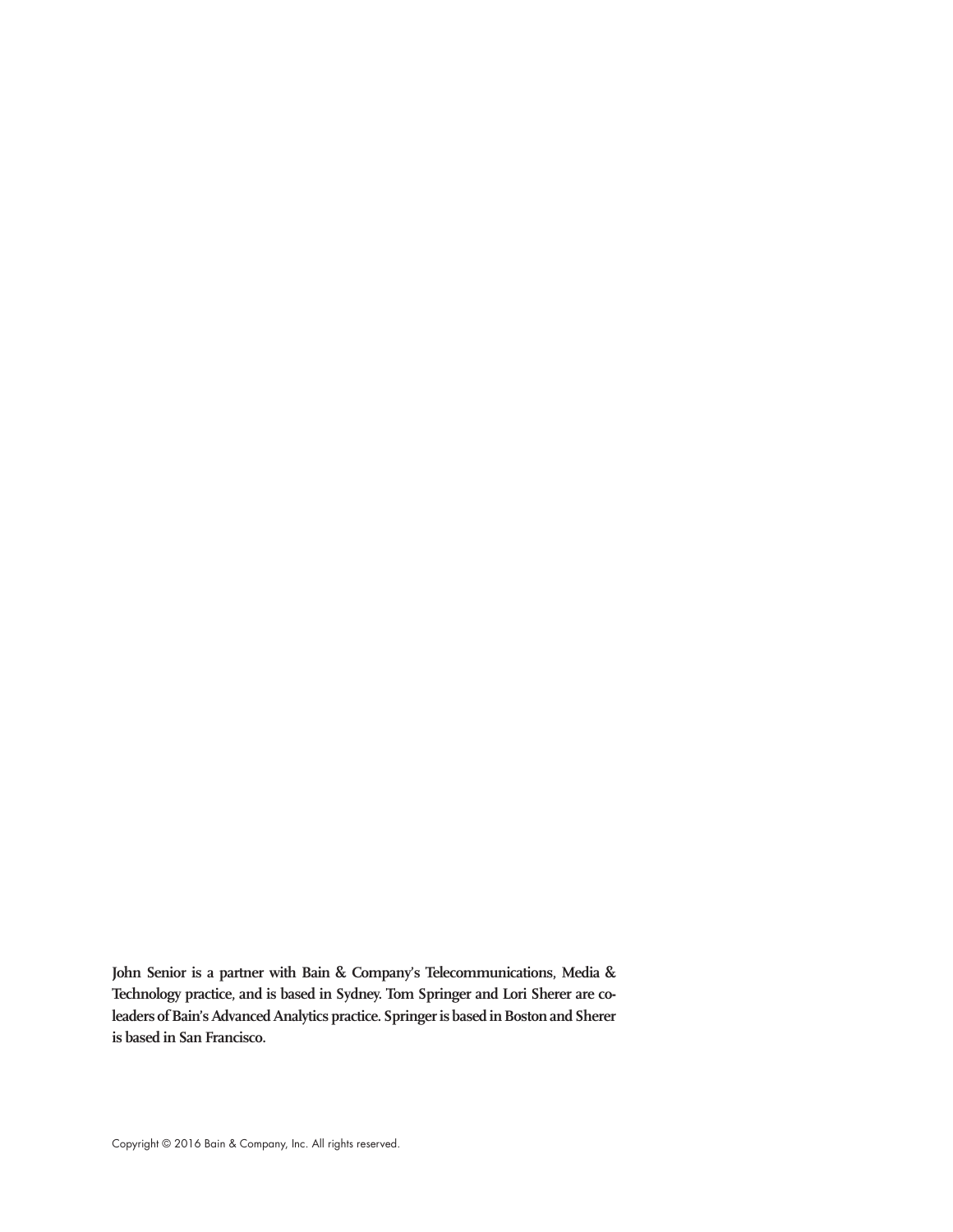## Shared Ampition, True Results

## Bain & Company is the management consulting firm that the world's business leaders come **to when they want results.**

Bain advises clients on strategy, operations, technology, organization, private equity and mergers and acquisitions. We develop practical, customized insights that clients act on and transfer skills that make change stick. Founded in 1973, Bain has 53 offices in 34 countries, and our deep expertise and client roster cross every industry and economic sector. Our clients have outperformed the stock market 4 to 1.

## **What sets us apart**

We believe a consulting firm should be more than an adviser. So we put ourselves in our clients' shoes, selling outcomes, not projects. We align our incentives with our clients' by linking our fees to their results and collaborate to unlock the full potential of their business. Our Results Delivery® process builds our clients' capabilities, and our True North values mean we do the right thing for our clients, people and communities—always.